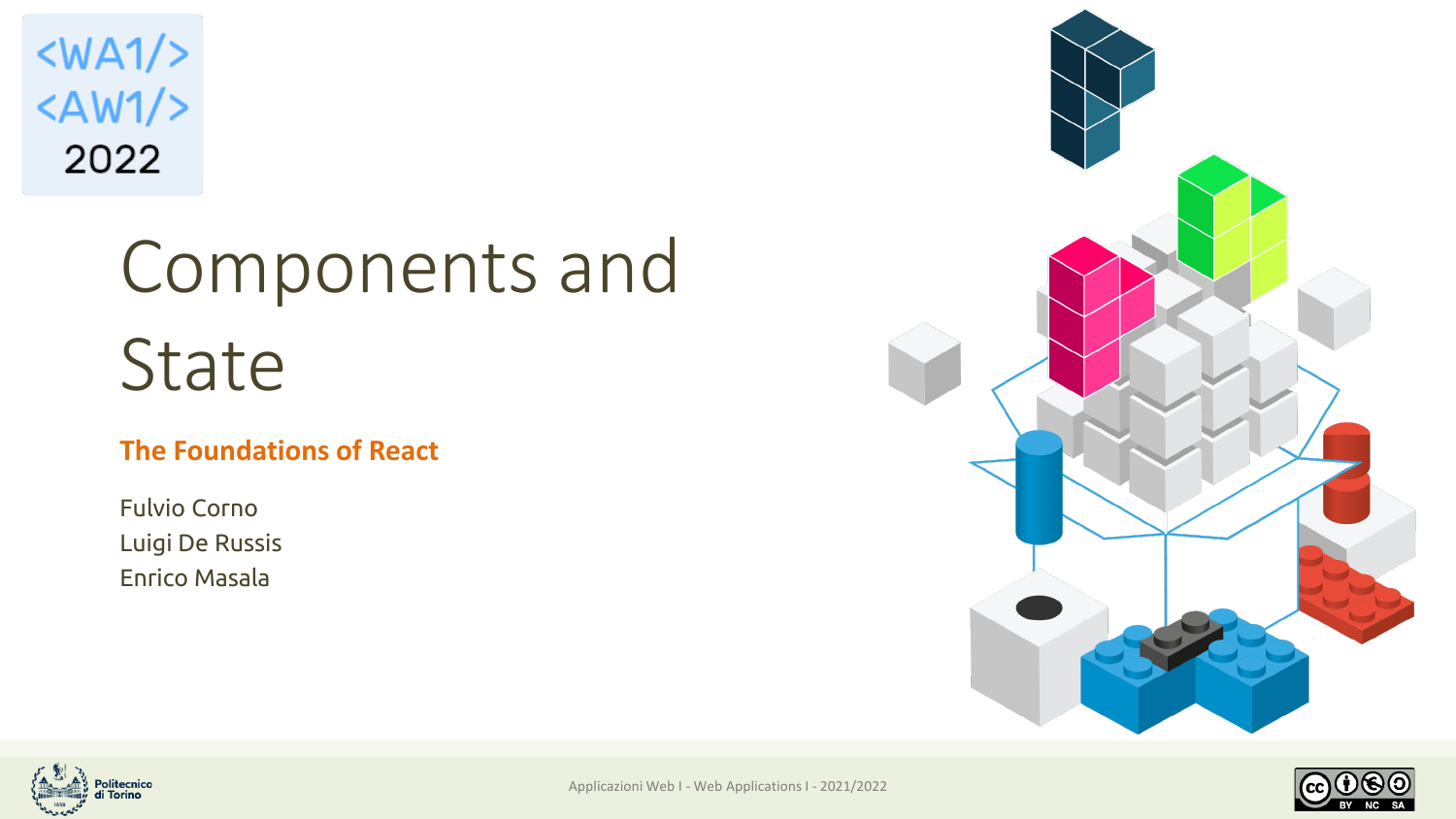### **Outline**

- React Hooks
- React Components
	- Props and State
	- The useState hook
- React design process
	- Top-down information flow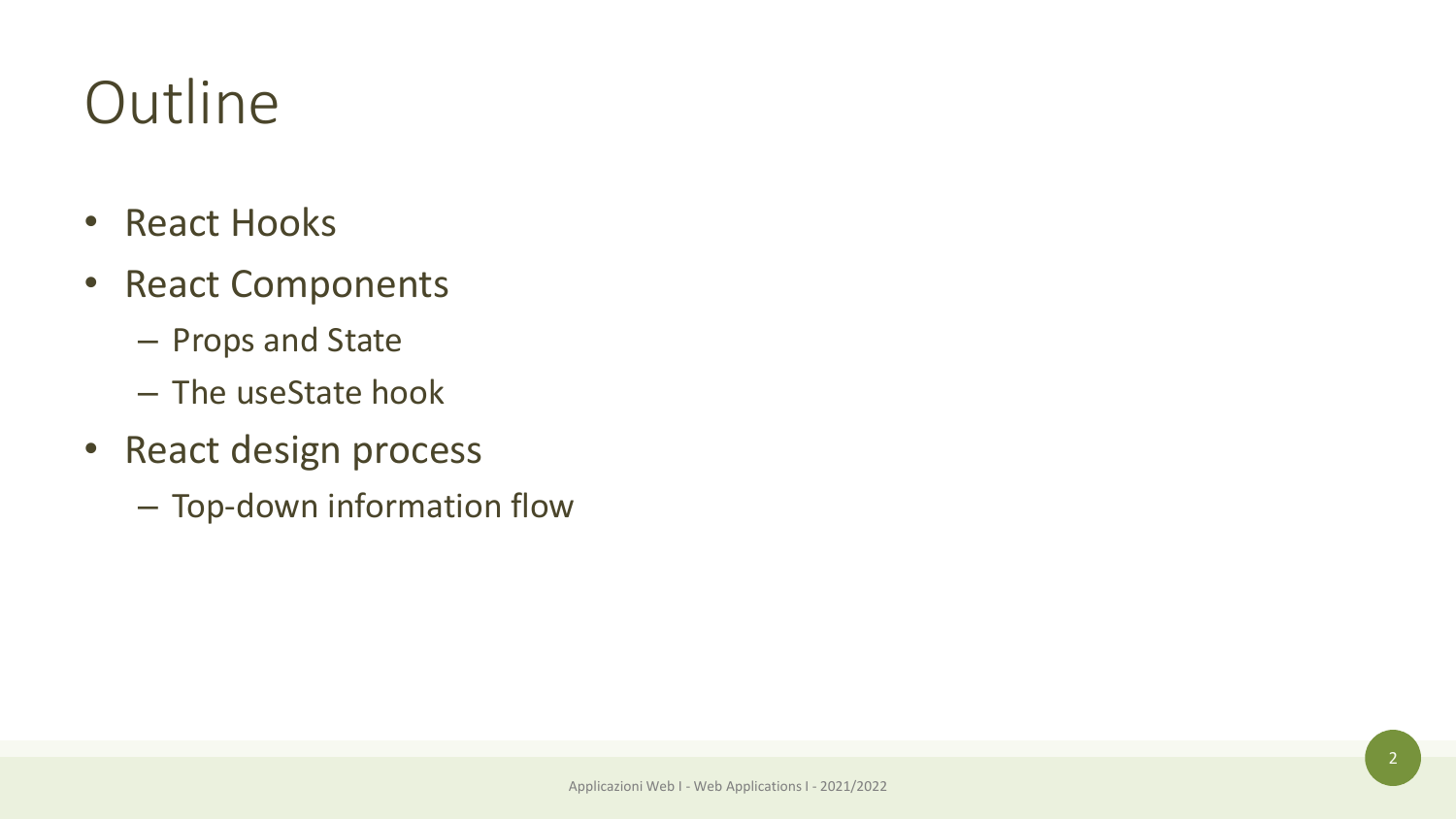

Full Stack React, "Appendix C: React Hooks"

React Handbook, chapter "Hooks"

#### <https://reactjs.org/docs/hooks-intro.html>



Supercharge function components

**HOOKS**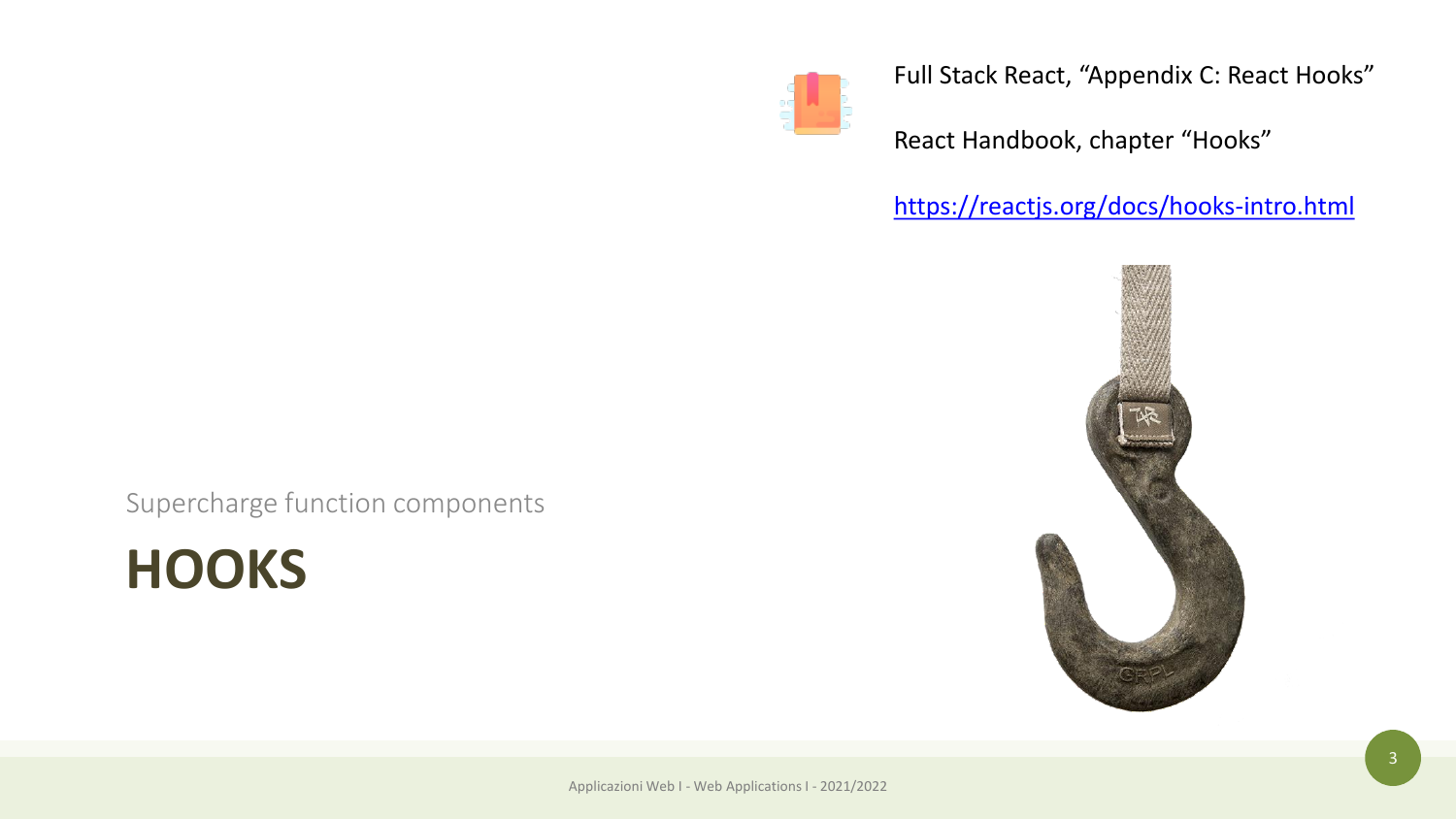### Limitations of Function Components

- Simple
- Pure function (props->render)
- No state
- No side effects
- No lifecycle
- May define handler functions (not very useful, in absence of state)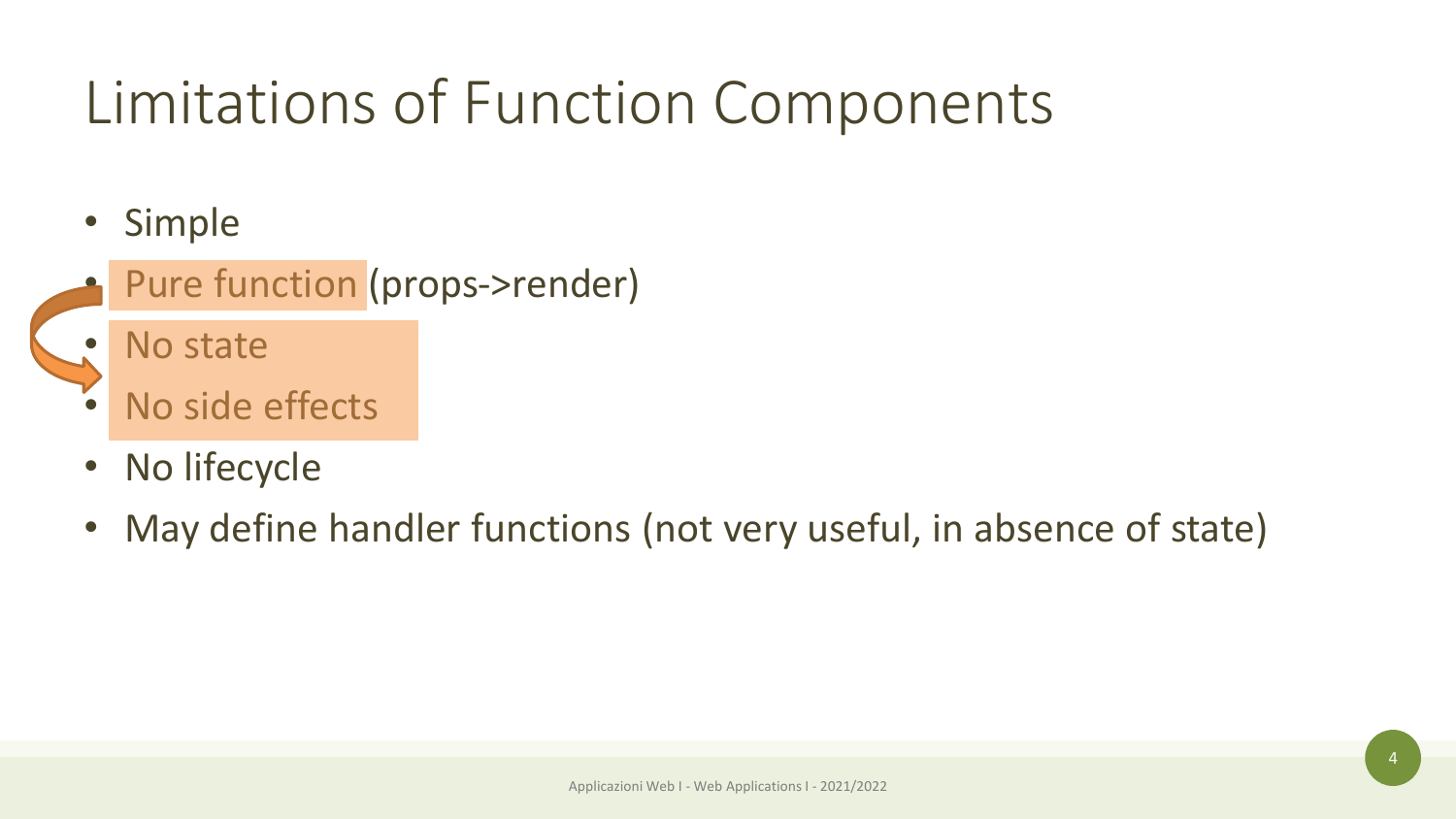#### Hooks

- Proposed in October 2018 <https://youtu.be/dpw9EHDh2bM>
	- Stable since React 16.8 (February 2019)
- Additions to function components to access advanced features
	- Special mechanism for overcoming some limitations of "pure" functions, in a controlled way
	- Managing state, accessing external resources, having side-effects, …
- One *hook* call for each requested functionality
	- Hooks = special functions called by function components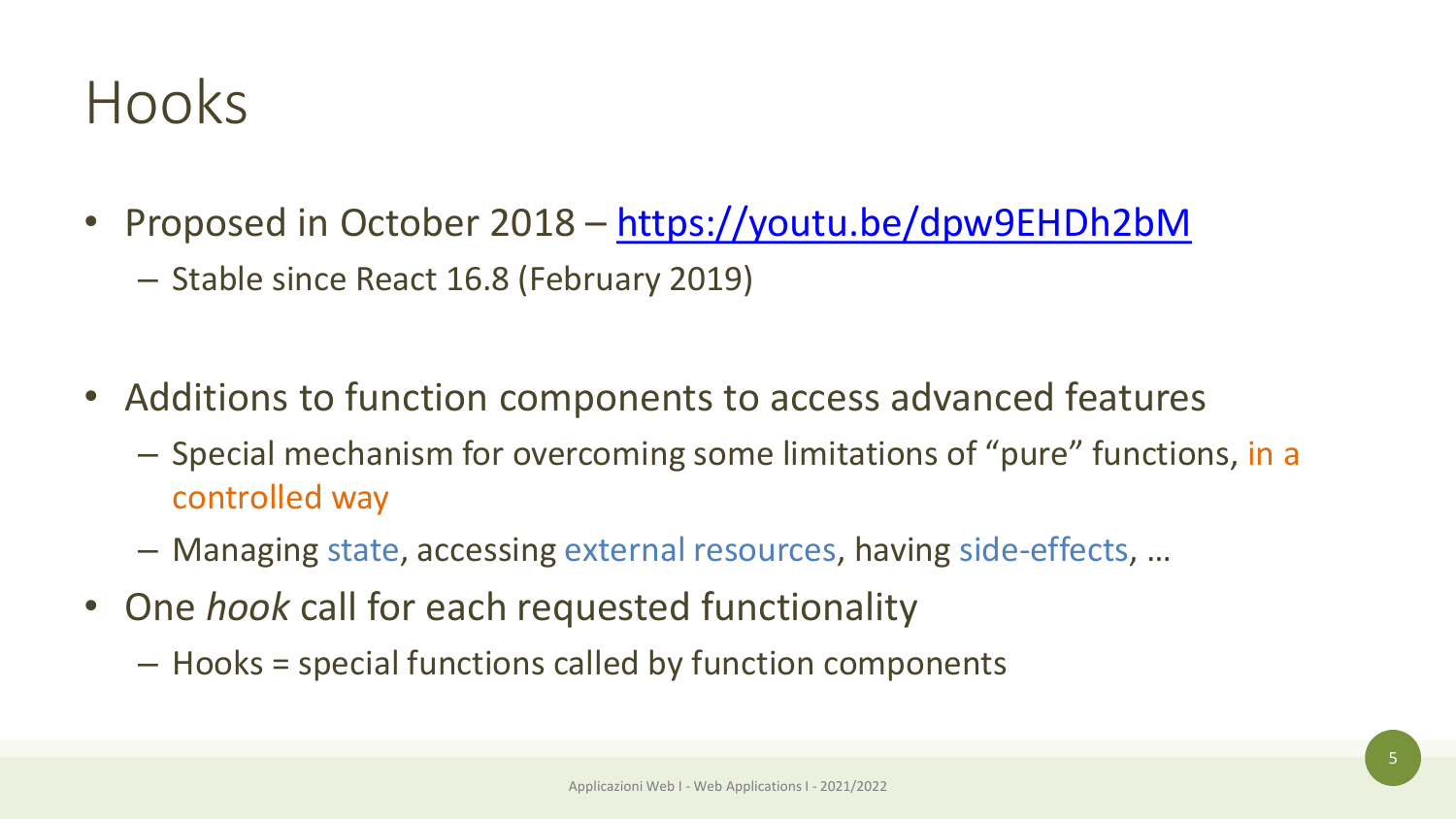#### Most popular Hooks

| <b>Hook</b>     | <b>Purpose</b>                                                                                   |
|-----------------|--------------------------------------------------------------------------------------------------|
| useState        | Define a state variable in the component                                                         |
| useEffect       | Define a side-effect during the component lifecycle                                              |
| useContext      | Act as a context consumer for the current component                                              |
|                 |                                                                                                  |
| useReducer      | Alternative to use State for Redux-like architectures or complex state logic                     |
| useMemo         | "Memoizes" a value (stores the result of a function and recomputes it only if parameters change) |
| useCallback     | Creates a callback function whose value is memoized                                              |
| useRef          | Access to childrens' ref properties                                                              |
| useLayoutEffect | Like useEffect, but runs after DOM mutations                                                     |
| useDebugValue   | Shows a value in the React Developer Tools                                                       |

#### <https://reactjs.org/docs/hooks-reference.html>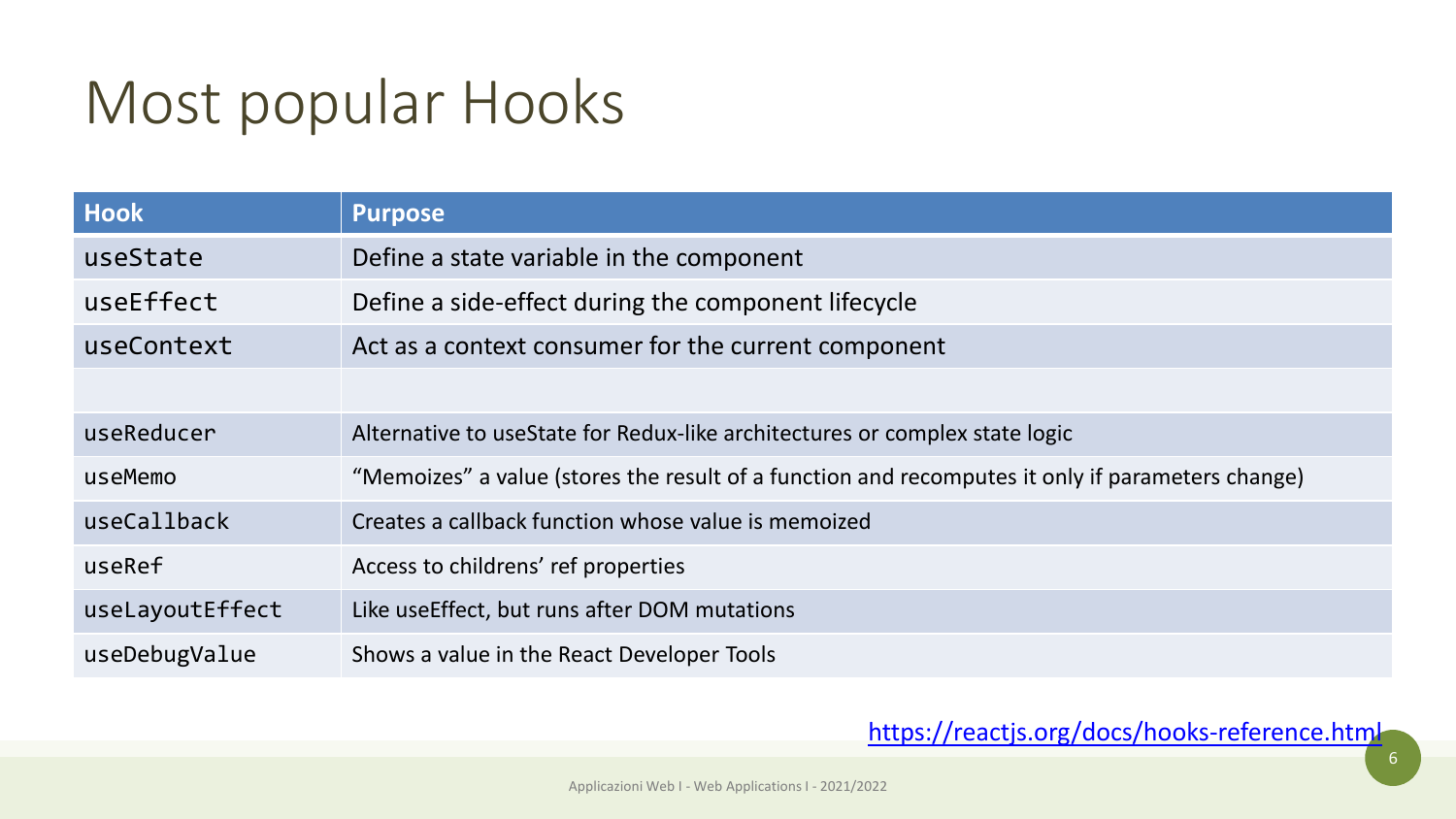

#### <https://reactjs.org/docs/react-component.html>

Full Stack React, Chapter "Advanced Component Configuration with props, state, and children" and "Appendix C: React Hooks"

React Handbook, Chapters "Props", "State", and "Hooks"

<https://reactjs.org/docs/hooks-state.html>

#### **COMPONENTS: PROPS AND STATE**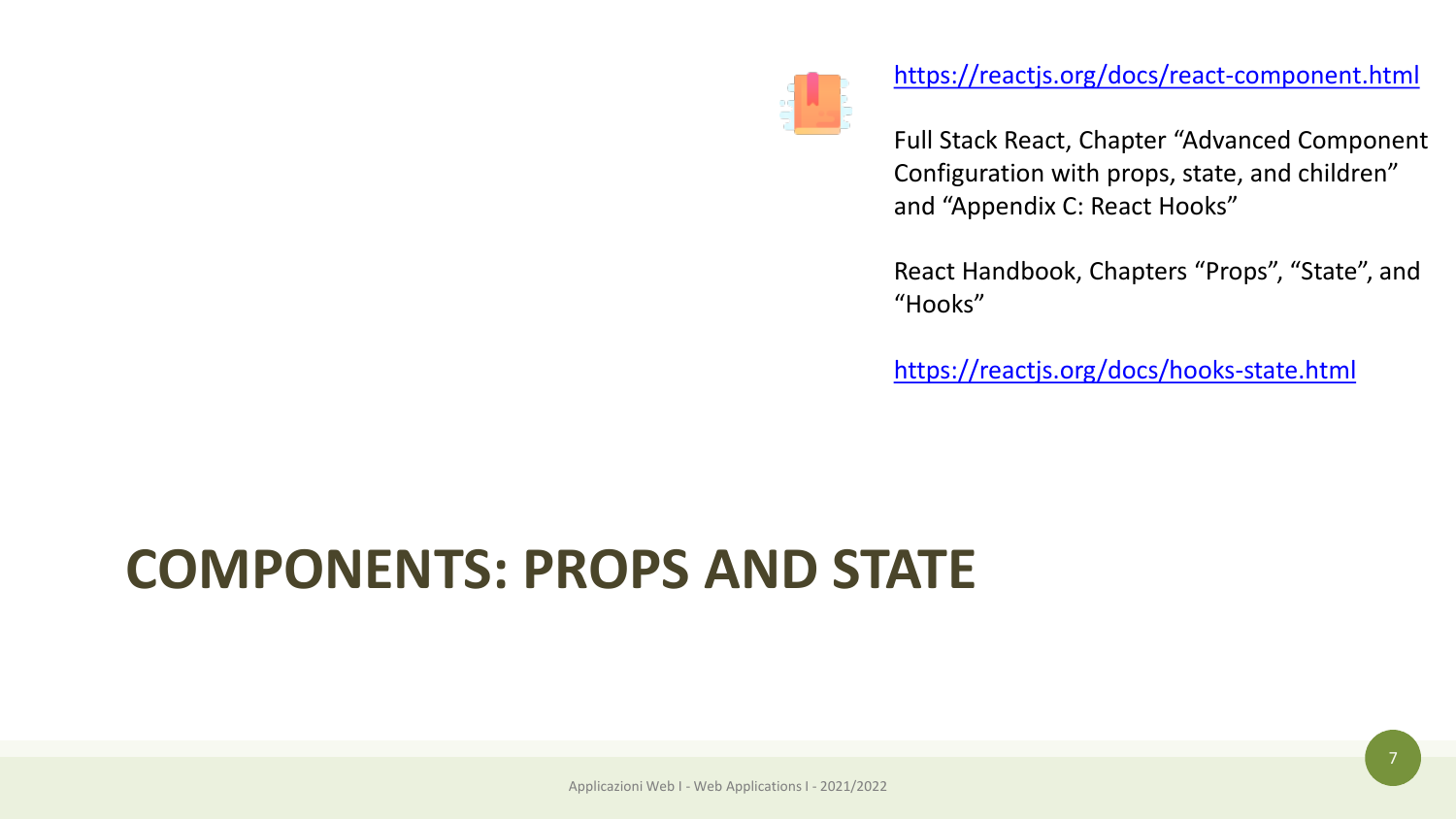#### Props, State, Context

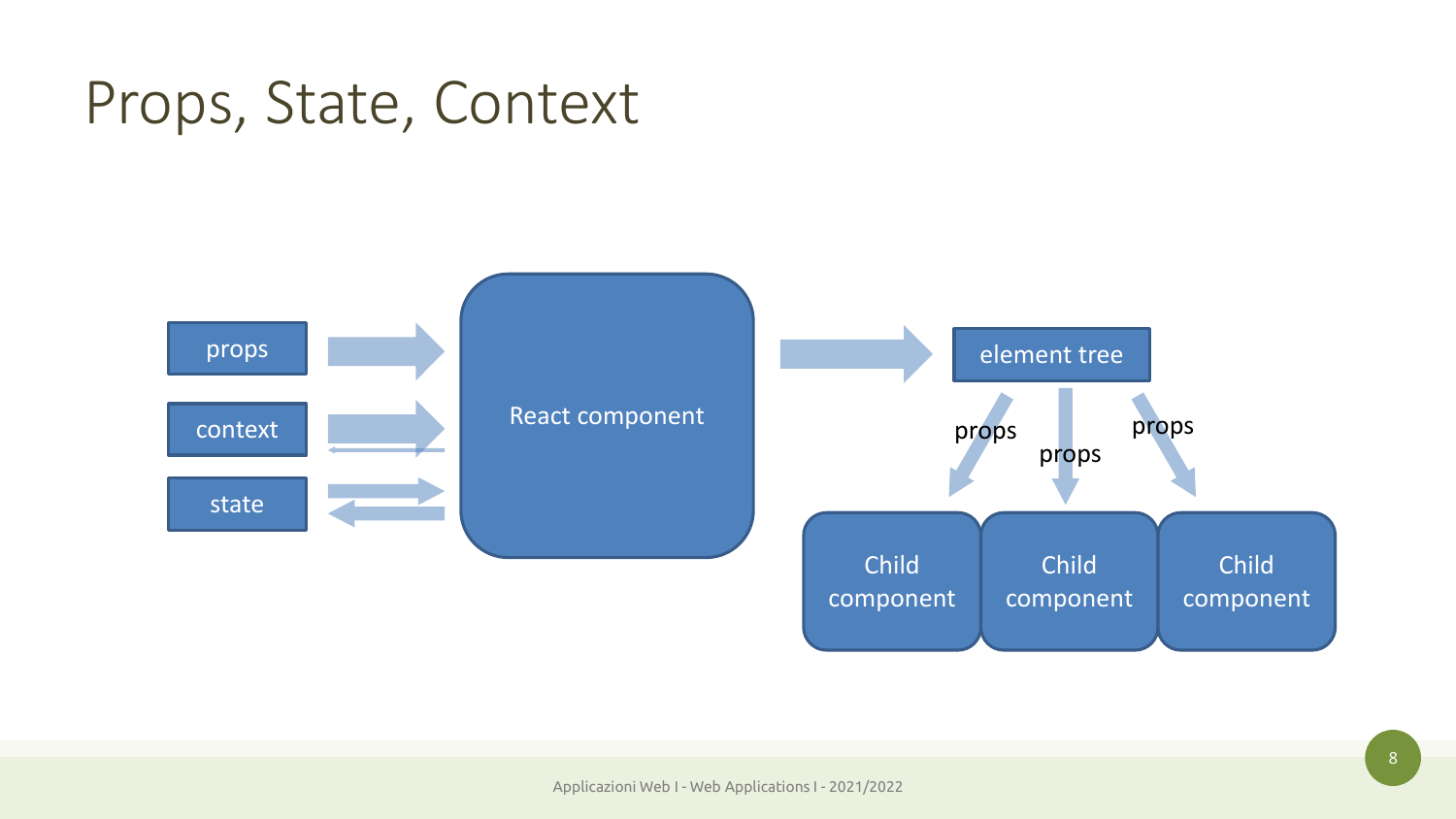#### Props, State, Context

- **Props** are immutable pieces of data that are passed into child components from parents
- **State** is where a component holds data, locally
	- When state changes, usually the component needs to be re-rendered
	- State is *private* to the component and is *mutable* from inside the component, only
- **Context** is a sort of "global" and "implicit" props, that are automatically passed to all interested components (later in the course…)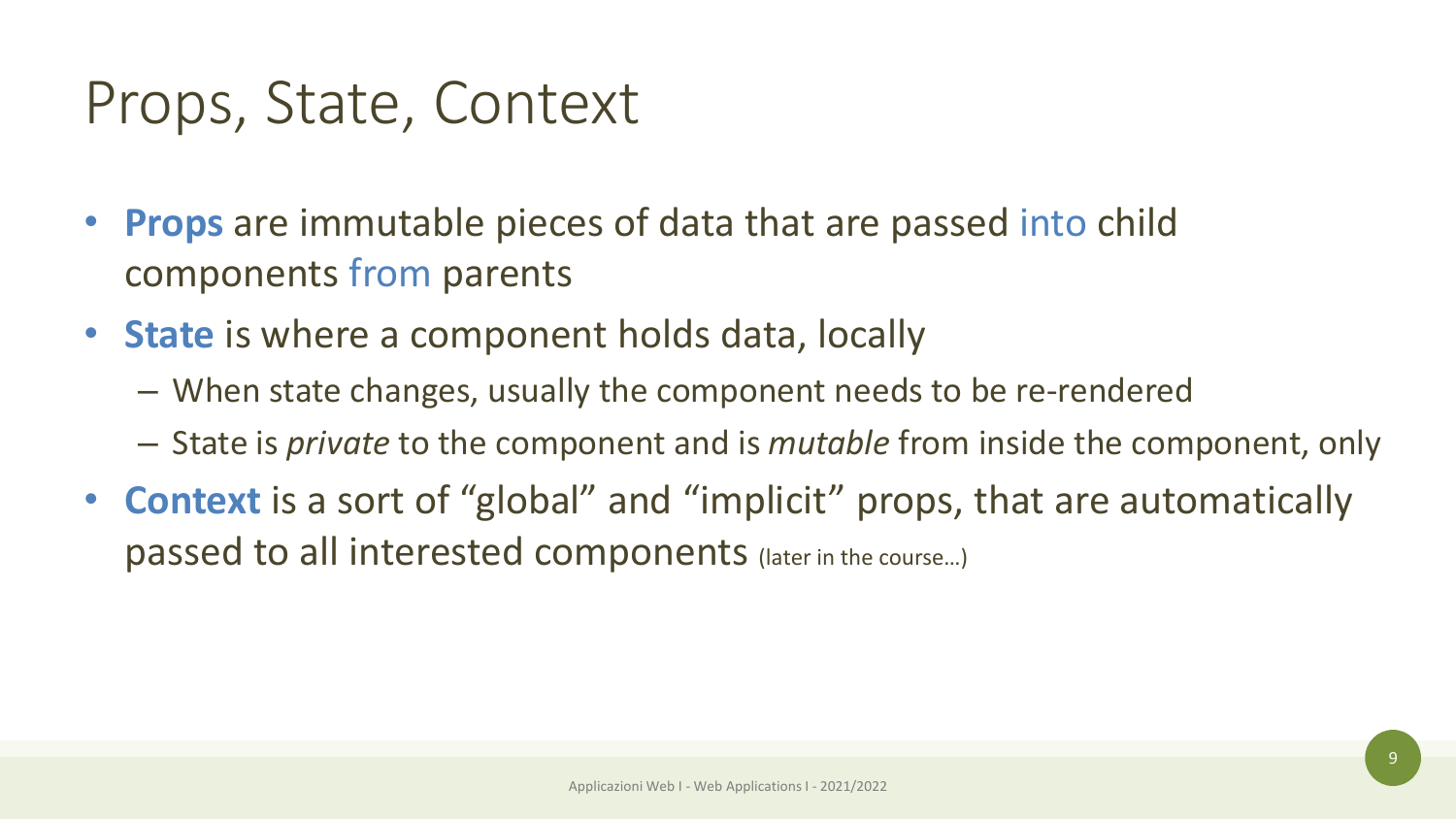#### Passing Props

- In JSX, every attribute is converted to a prop
	- <Header headerText='Hello'/>
	- props.headerText will contain the string "hello"
- props is the argument of the Component Function and collects all passed props
	- They are all read-only
- May be any JS object, or other React elements
	- <UserError level={3}/>
	- <ResultsTable displayData={latestResults}/>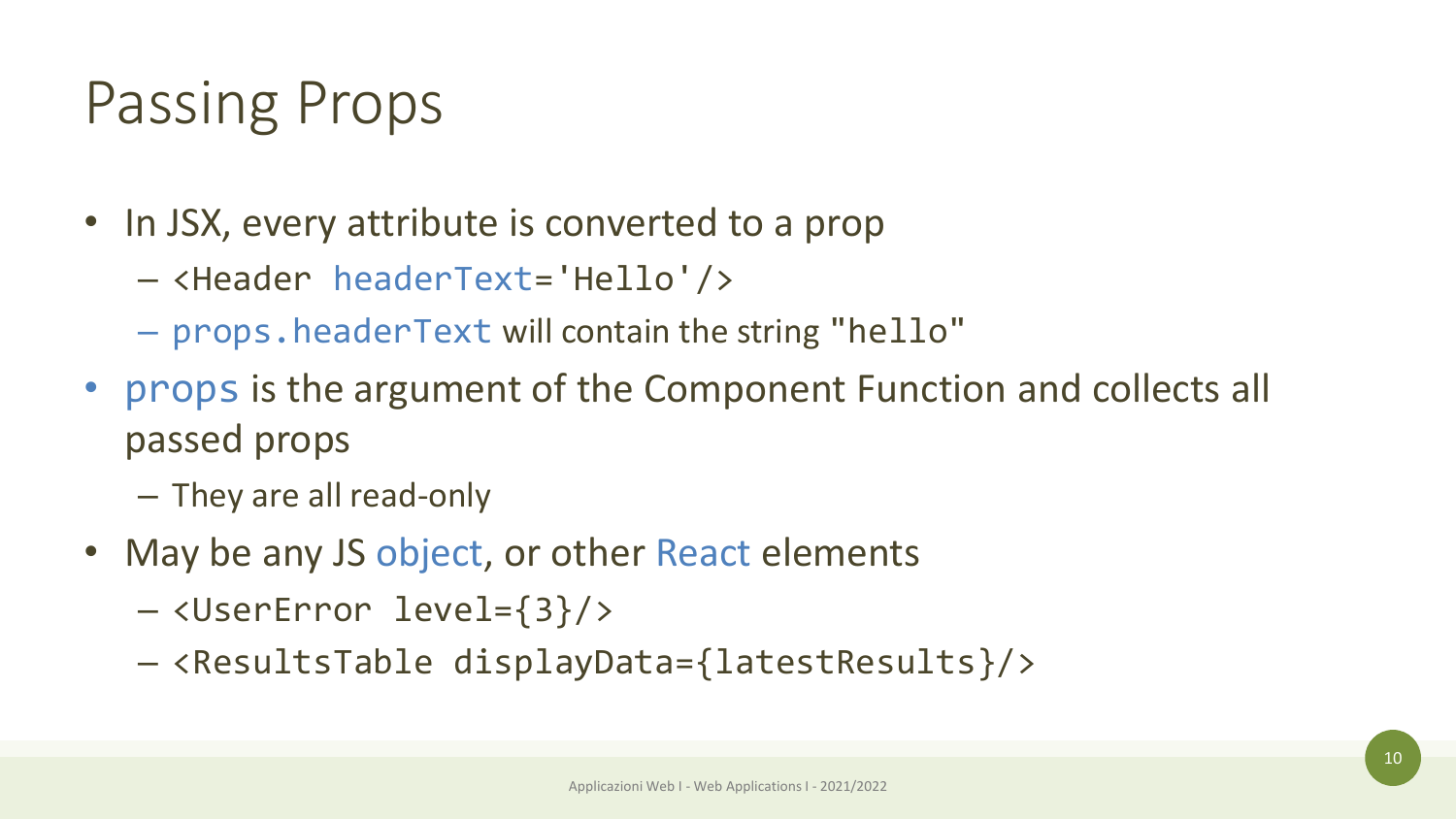#### **State**

- An object containing local data, private to a component, that may be mutated by the component itself
- To define a state variable, use the useState hook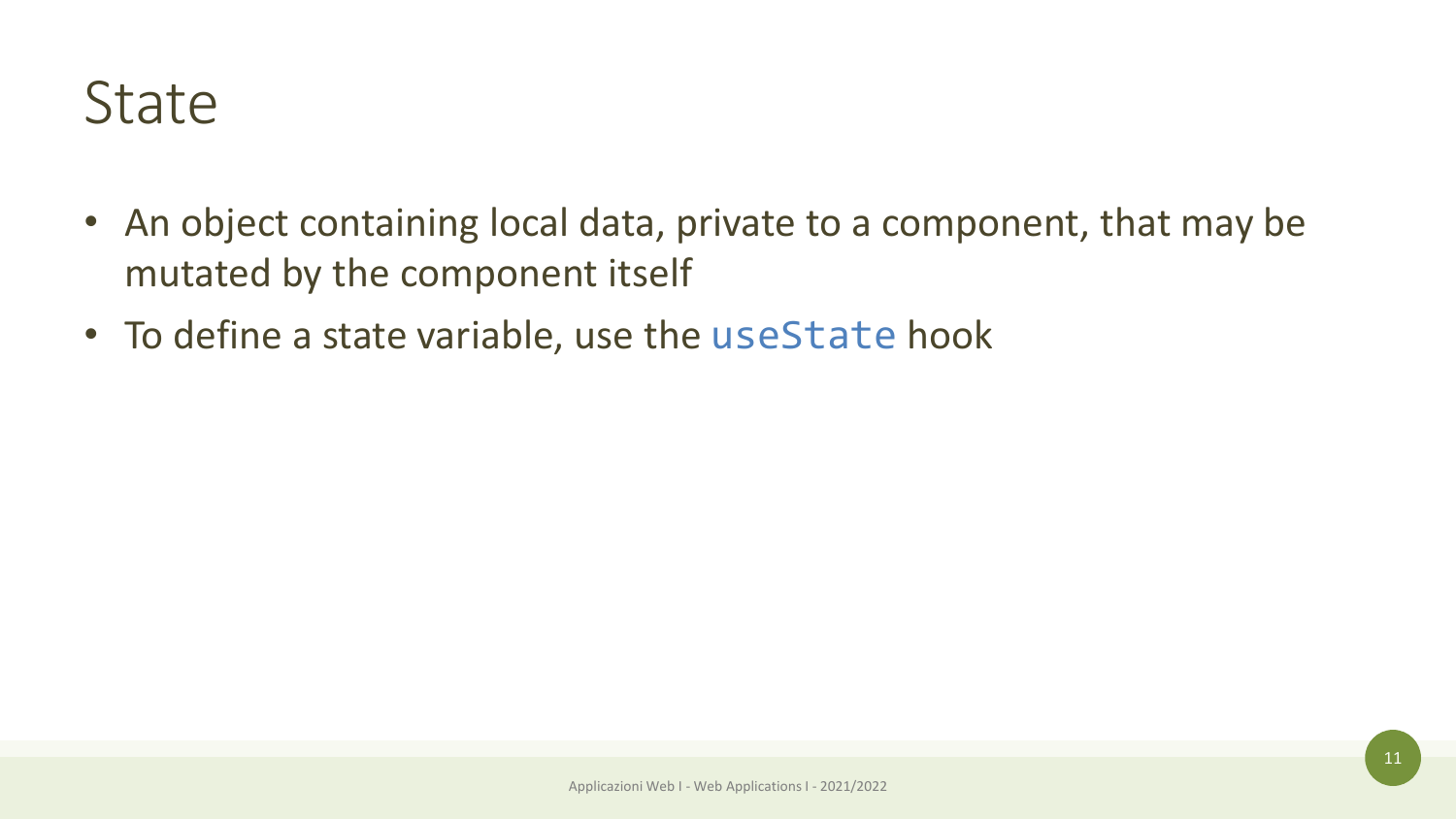### useState

- Creates a new state variable
	- Usually, a "simple" value
	- May be an object
	- Does not need to represent the whole complete component state
- It returns
	- A reference to the current value
	- A function to update the state value
- Update
	- With the new value
	- With a callback function

```
import React, { useState } from 'react';
function ShortText(props) {
const [hidden, setHidden] = useState(true);
return (
    <span>
      {hidden ?
        `${props.text.substr(0, props. 
maxLength)}...` : props.text }
      {hidden ? (
        <a onClick={() => setHidden(false)}>more</a>
      ) : (
        <a onClick={() => setHidden(true)}>less</a>
      )}
    </span>
 );
}
```
#### <https://daveceddia.com/usestate-hook-examples/>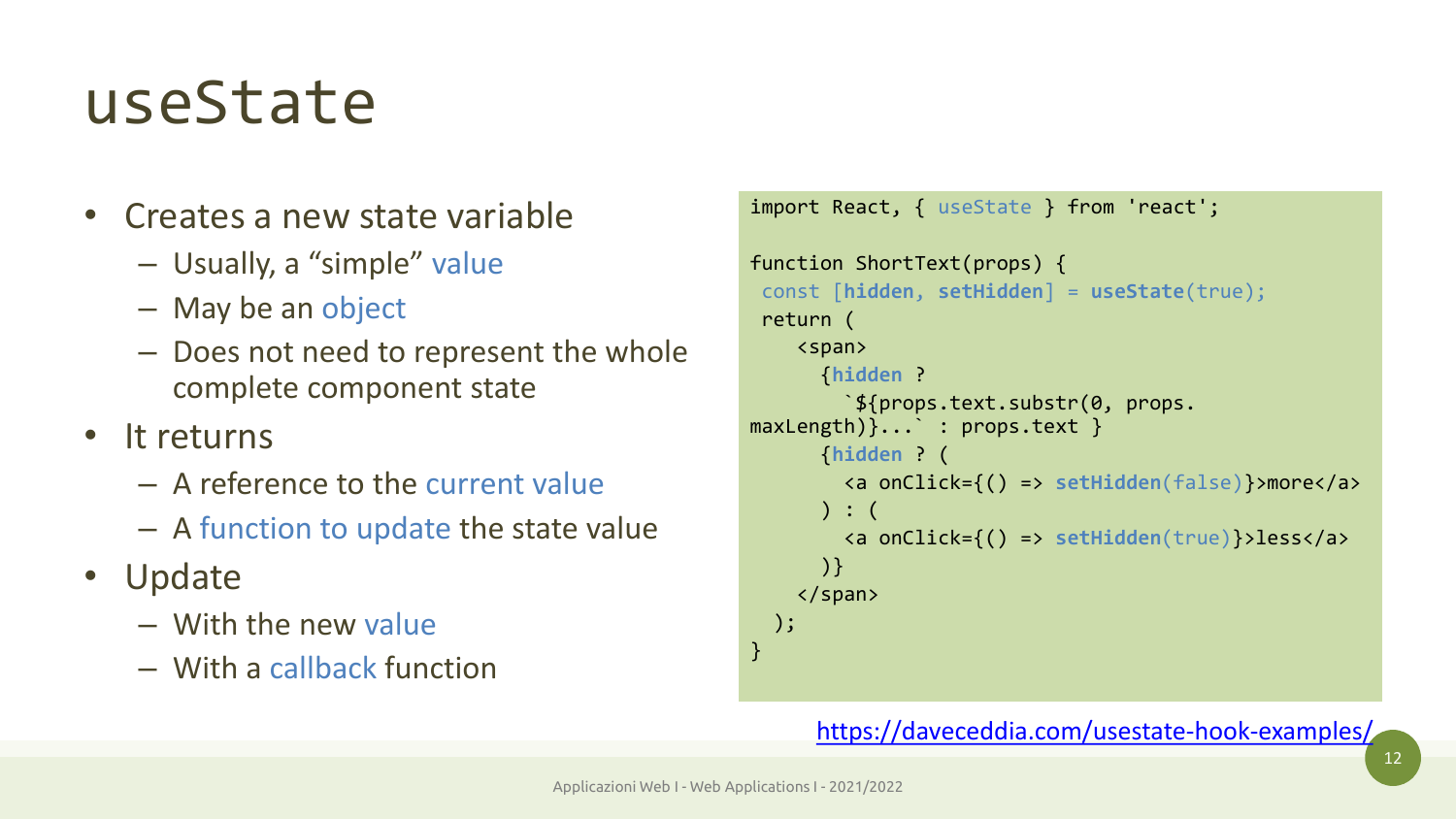### Creating a State Variable

- import{ useState } from 'react';
- const [hidden, setHidden] = **useState**(true);
	- Creates a new state variable
	- hidden: name of the variable
	- setHidden: update function
	- true: default (initial) value
	- Array destructuring assignment to assign 2 values at once
- Creates a state variable of any type – **Remembered** across function calls!
- The default value sets the initial *value* (and *type*)
- The variable name can be used inside the function (to affect rendering)
- The setVariable() function will replace the current state with the new one
	- And trigger a re-render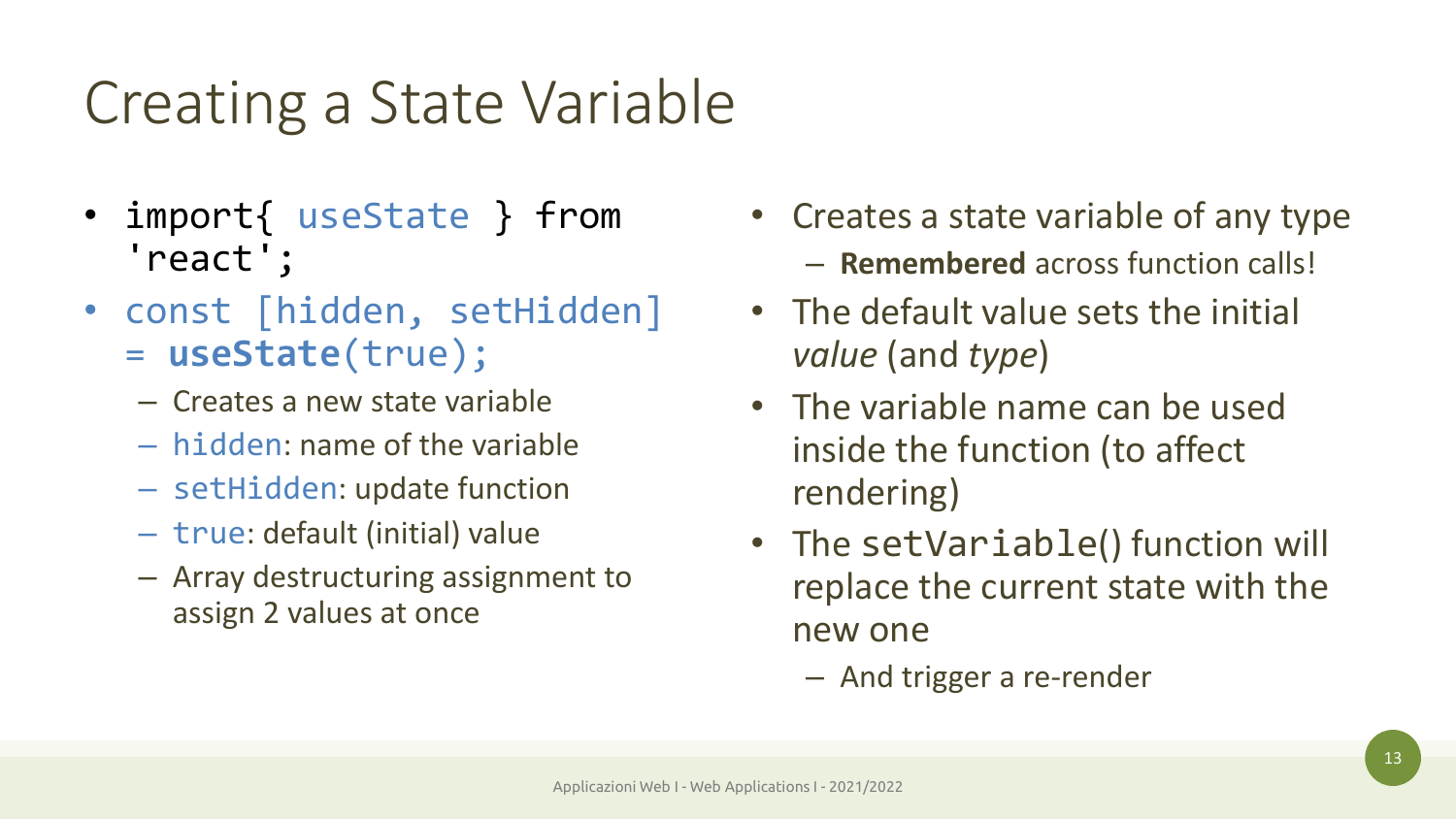### Example

}

```
function WelcomeButton(props) {
  let [english, setEnglish] = 
    useState(true) ;
```

```
return (<br/>button>
    {english ? 'Hello' : 'Ciao'}
  </button>) ;
```
- Call useState with the *initial version* of an object describing the component state
- Inside the component, you may refer the state variable to customize the result according to the current state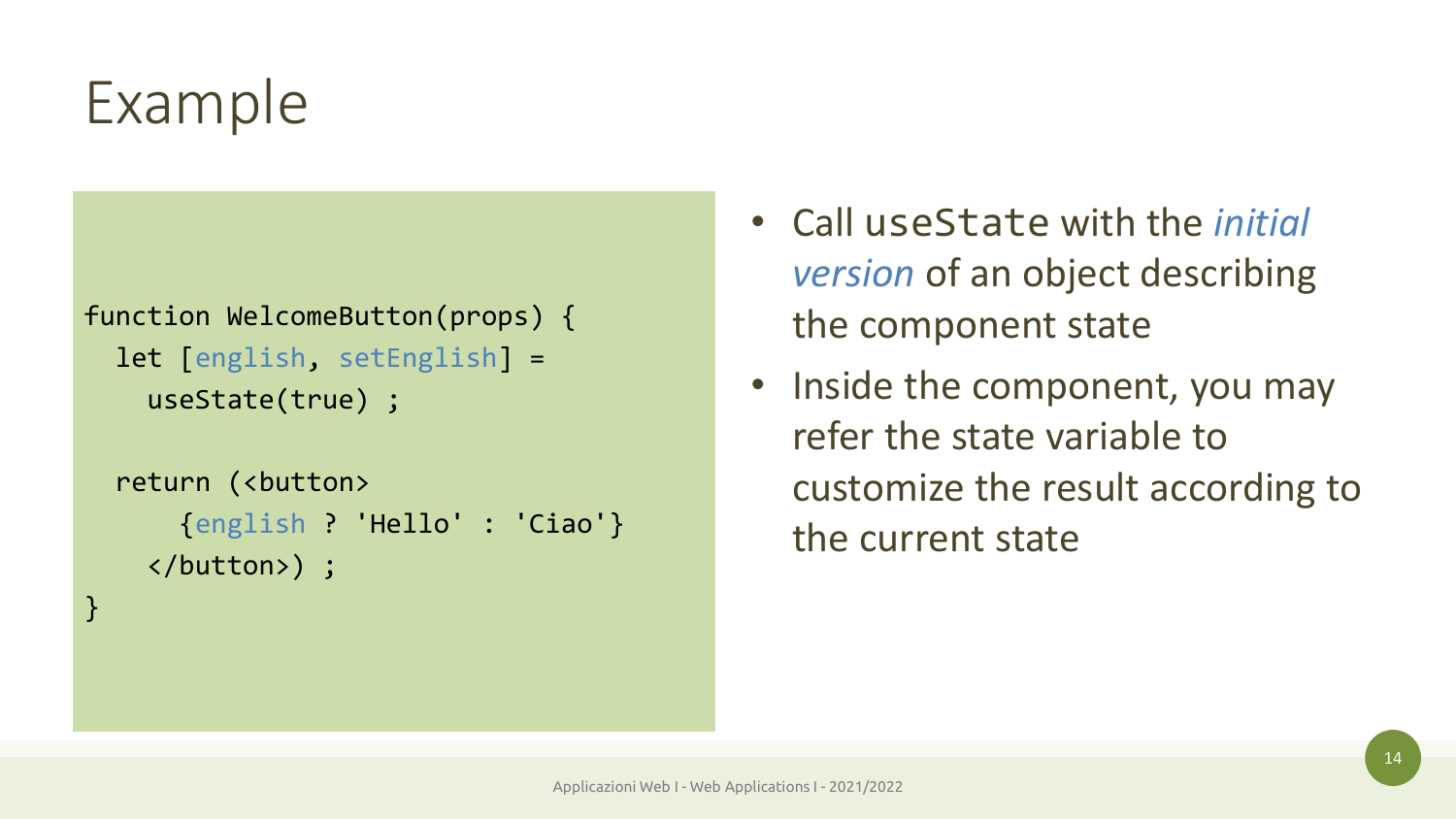### Updating the State

- **All** modifications to the state must be requested through set*Variable*(*newValue*)
- Never n-e-v-e-r modify the state variable directly
	- Always use the set*Variable* function
- It will apply the modification asynchronously (not immediately)

Applicazioni Web I - Web Applications I - 2021/2022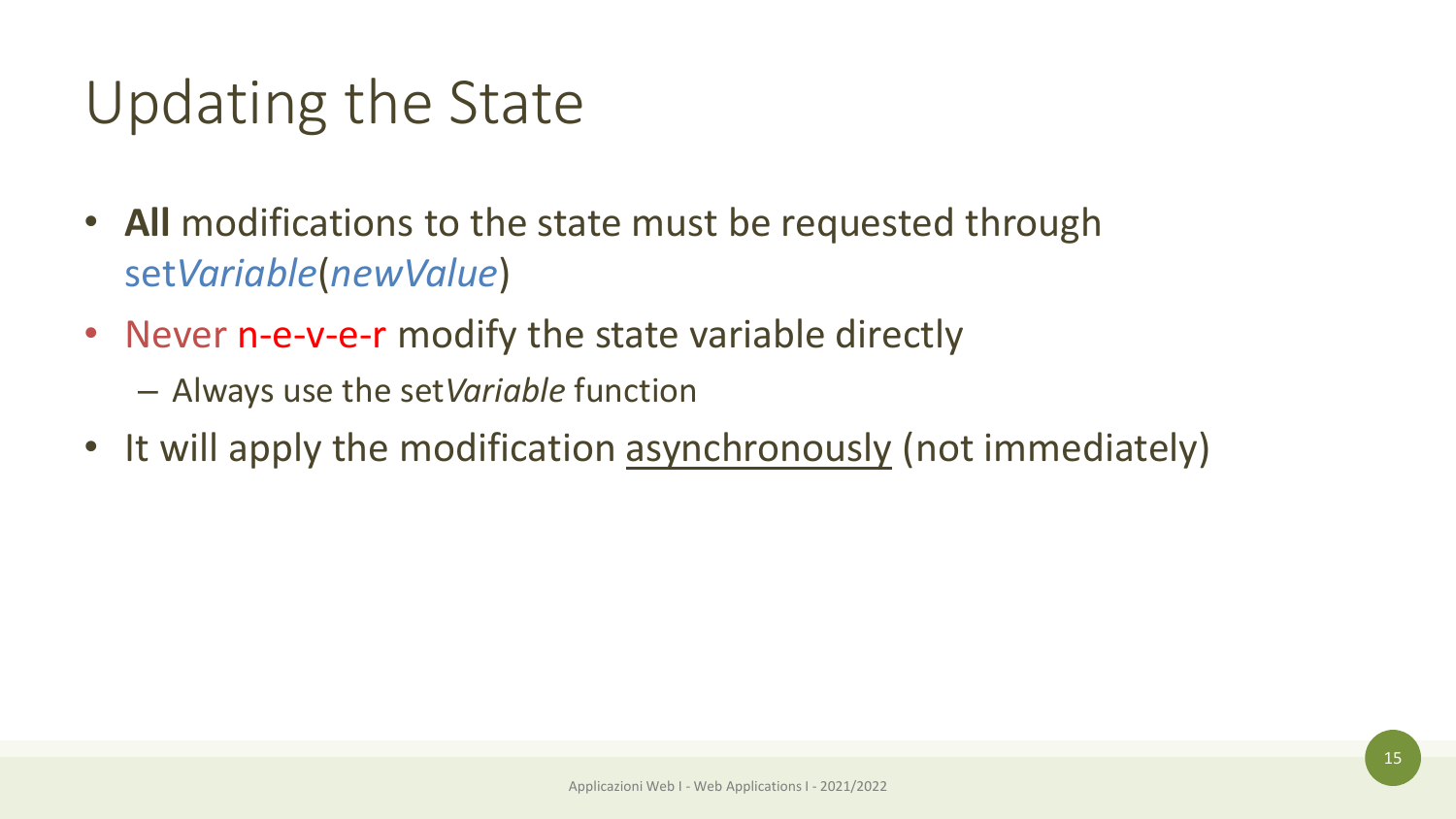### Updating the State

- With a new value
	- Dependent on props and constant values
	- Will **replace** the current one
	- Should have the same type (for consistent rendering)

#### • With a function

(oldState) => { return newState; }

- Executed as a callback
- When the *new state depends on the old state*
- The function return value will **replace** the current state
	- Must return a **new** state value
	- Must **not** mutate the passed-in state

setHidden(false) ; setSteps(oldSteps => oldSteps + 1);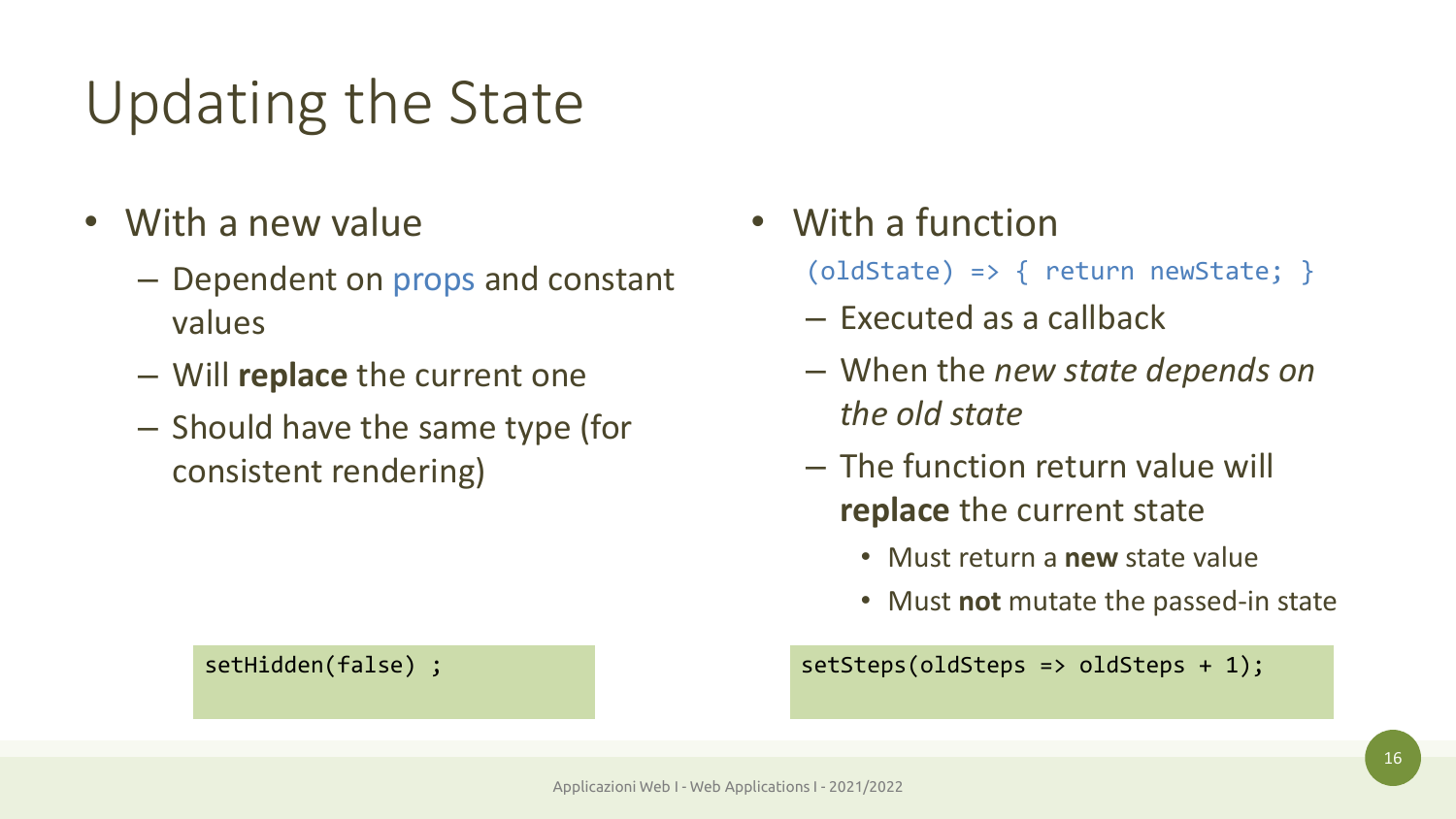### Function or Object in setVariable?

- If the logic for computing the next state depends on the current state, **always** use a function
- X setCounter(counter+1)
	- counter is evaluated when setCounter **is called**
	- The new state will be assigned later, asynchronously
	- In case many asynchronous requests are made, some update may rely on out-ofdate information
- $\checkmark$  setCounter((cnt)=>(cnt+1))
	- The arrow function will be evaluated when the async call is made, with an up-todate value of cnt: guaranteed to have the latest value

[https://medium.com/@wisecobbler/using-a-function-in](https://medium.com/@wisecobbler/using-a-function-in-setstate-instead-of-an-object-1f5cfd6e55d1)setstate-instead-of-an-object-1f5cfd6e55d1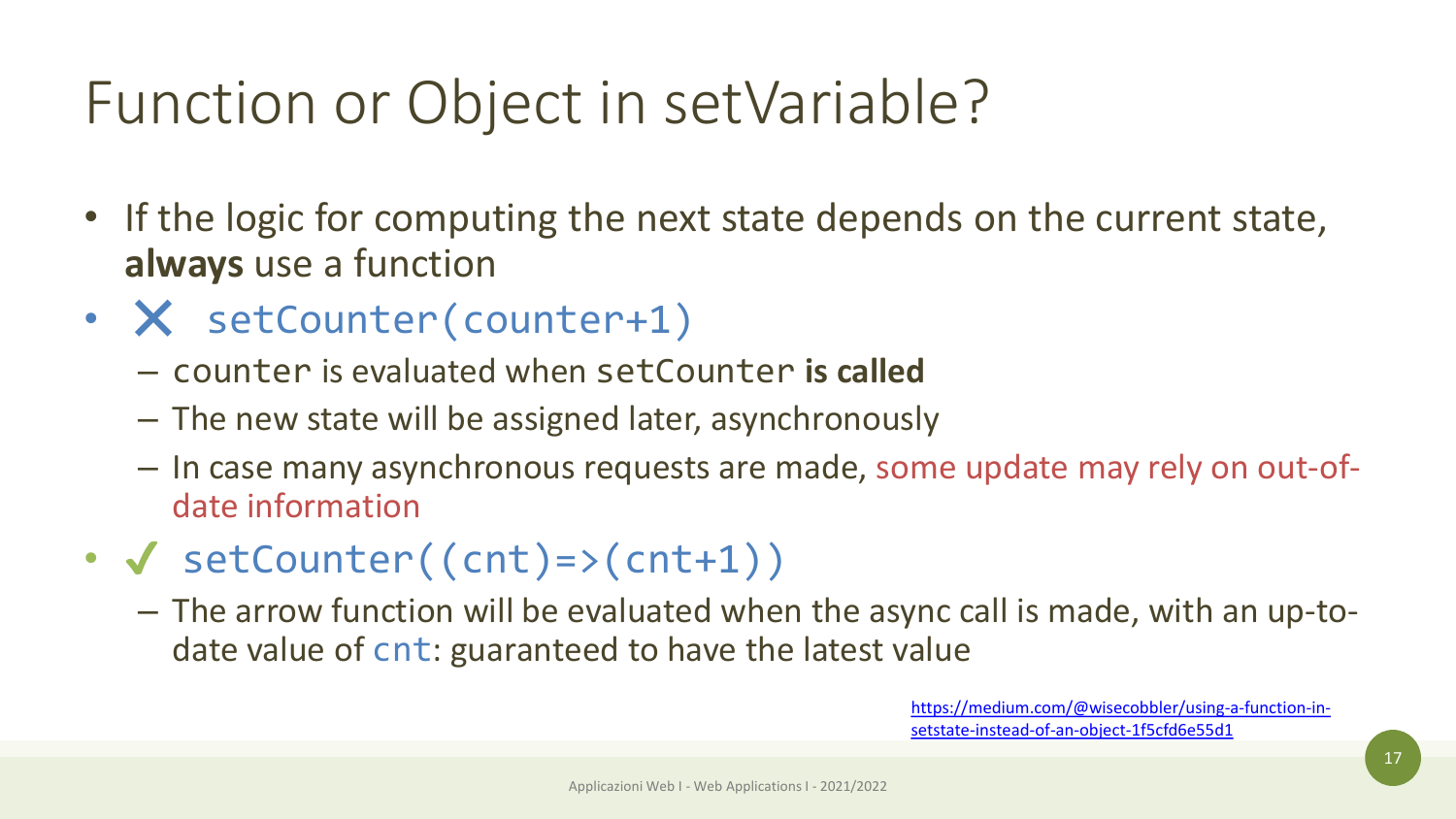### Calling State Changes

- State changes are usually determined by asynchronous events
	- DOM event handlers
	- Server responses (e.g., API calls)
- The event handler is a function that in turn calls set*Variable*

```
function WelcomeButton(props) {
 let [english, setEnglish] =
   useState(true) ;
```

```
const toggleLanguage = () => {
 setEnglish( e => !e ) ;
}
```

```
return (<br/>button onClick={toggleLanguage}>
    {english ? 'Hello' : 'Ciao'}
 </button>);
```
}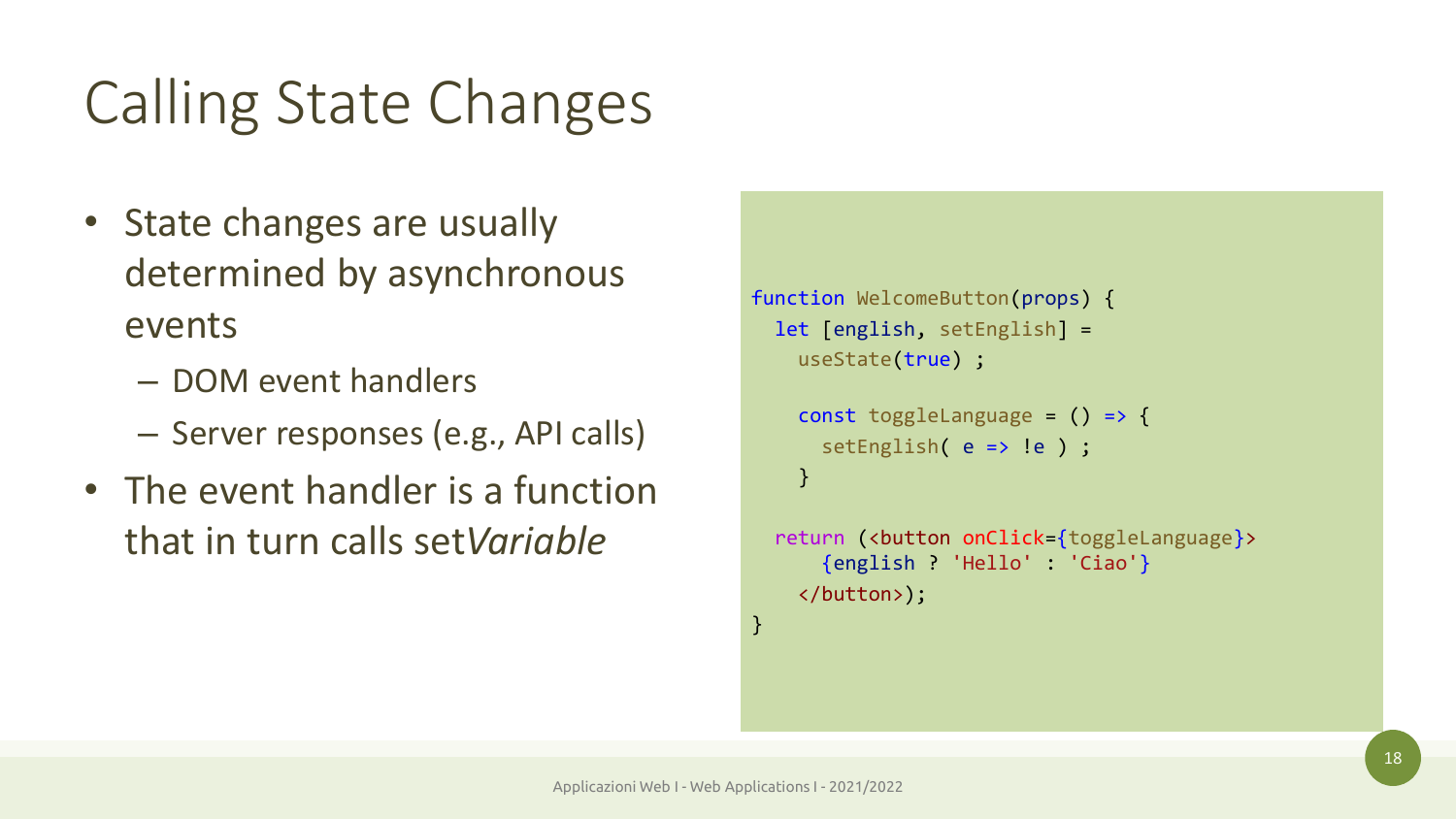## Calling State Changes

- State changes are usually determined by asynchronous events
	- DOM event handlers
	- Server responses (e.g., API calls)
- The event handler is a function that in turn calls set*Variable*
	- Often implemented as an arrow function

```
function WelcomeButton(props) {
 let [english, setEnglish] =
   useState(true) ;
```

```
return (<br/>button
  onClick={()=>setEnglish((eng)=>(!eng))}>
    {english ? 'Hello' : 'Ciao'}
  </button>);
```
}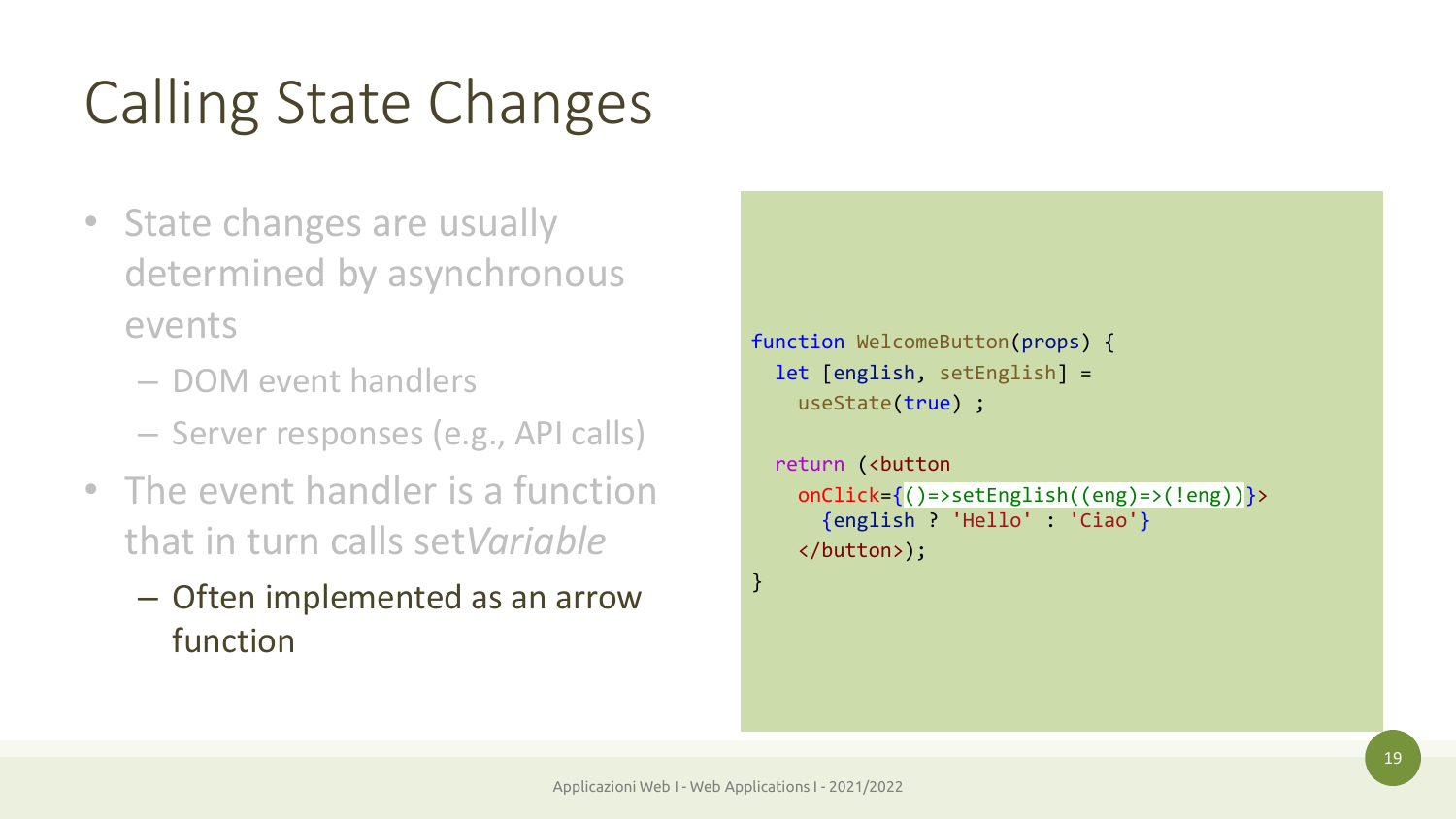#### The default value

- Used during the first render of the component, only
	- Never used in successive renders
- May be a value, or a function
	- The function is called only during the initial render
- May be computed from the props
	- But will not update if the props change (beware bugs!)
	- Not recommended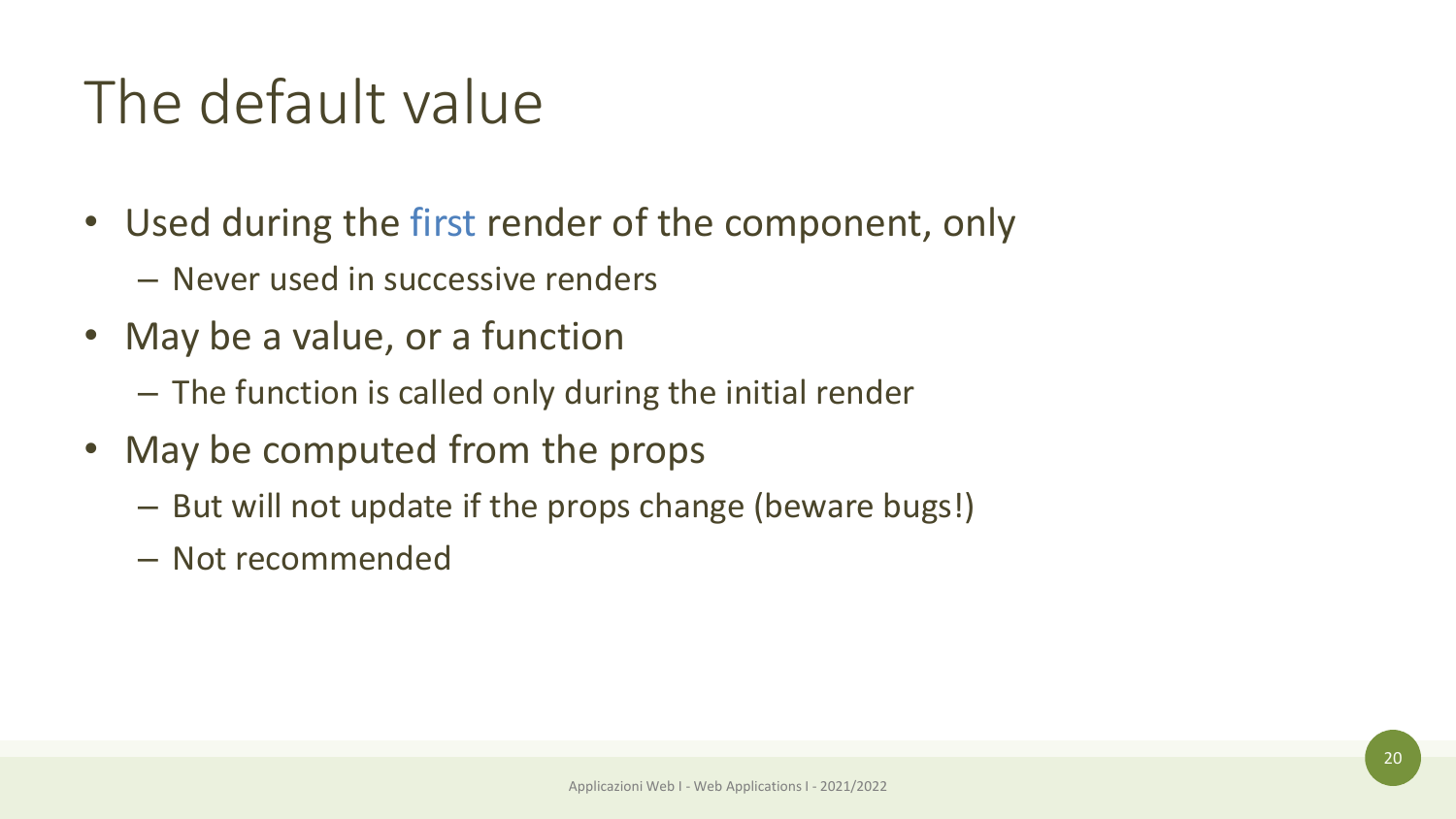#### Example

```
function Counter(props) {
  const [count, setCount] = useState(props.initialCount);
  return (
    \langle \rangleCount: {count}
      <button onClick={() => setCount(props.initialCount)}>Reset</button>
      <button onClick={() => setCount(prevCount => prevCount - 1)}>-</button>
      <button onClick={() => setCount(prevCount => prevCount + 1)}>+</button>
    \langle \rangle);
}
```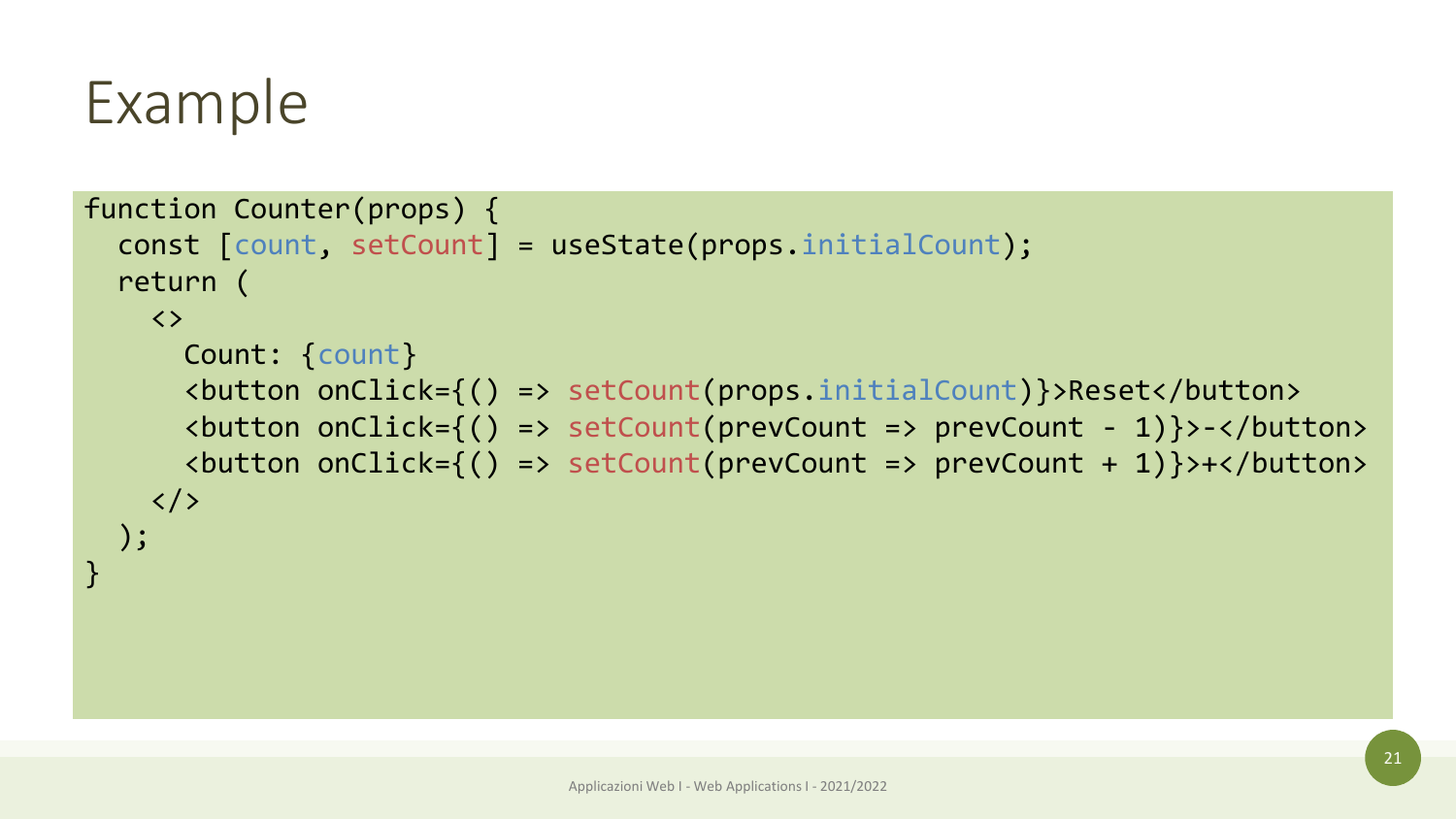### Multiple State Variables

- Do not use a single object for holding many (unrelated) properties
- Create as many state variables as needed, they are all independent
- Component will re-render if any state changes
- Children components will rerender only if *their* props change

```
function Example(props) {
  [hidden, setHidden] = useState(true) ;
  [count, setCount] = useState(0);[mode, setMode] = useState('view') ;
```

```
. . .
setHidden(false) ;
. . .
setCount(c \Rightarrow c+1);
. . .
setMode('edit') ;
 . . .
```
}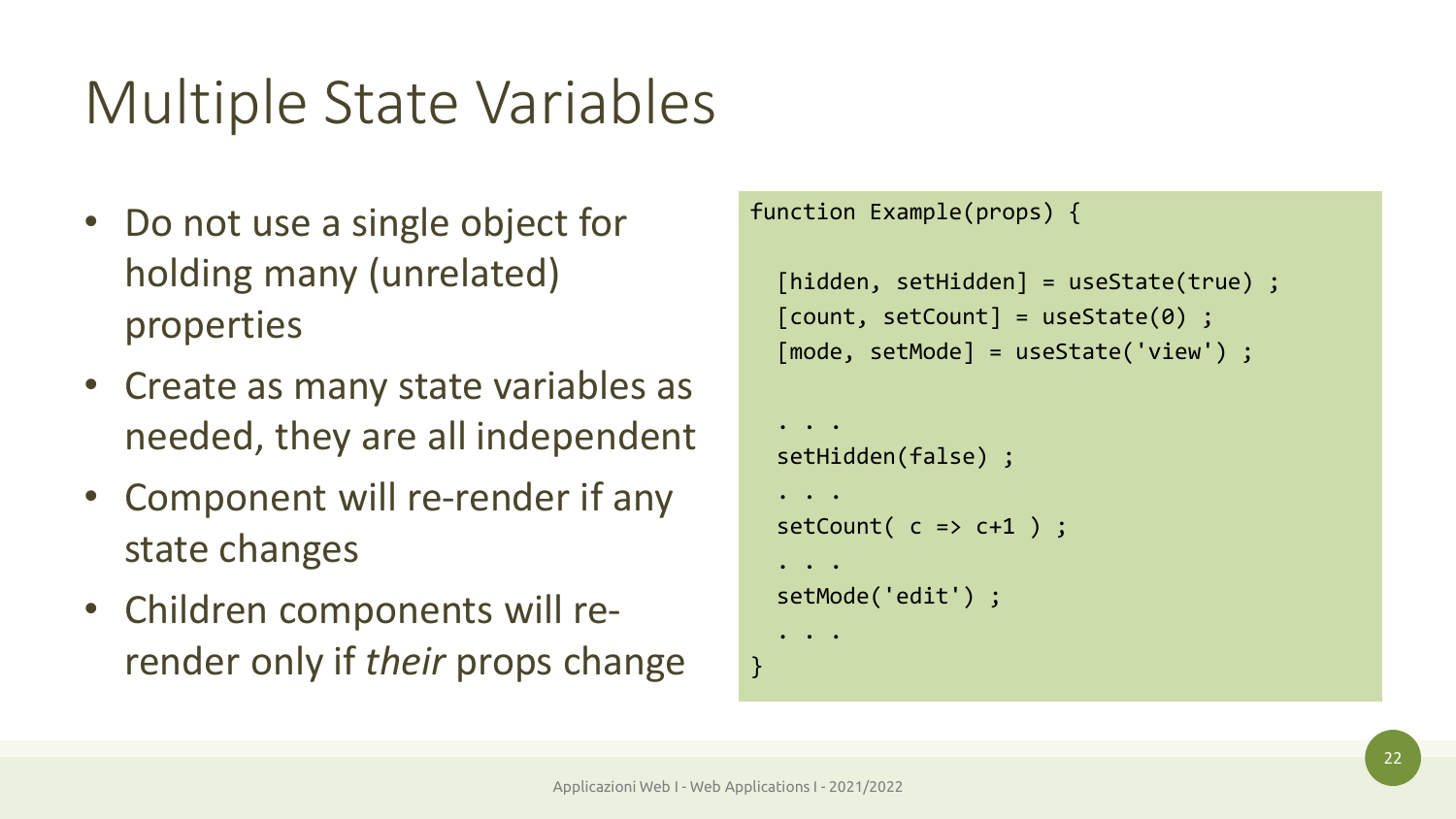#### Can Children Mutate Parent's State?

- Each button may be selected or not, but only one may be selected at a time
- The information about what button is selected may not be in the button
- It is a state of a container component for "button group"



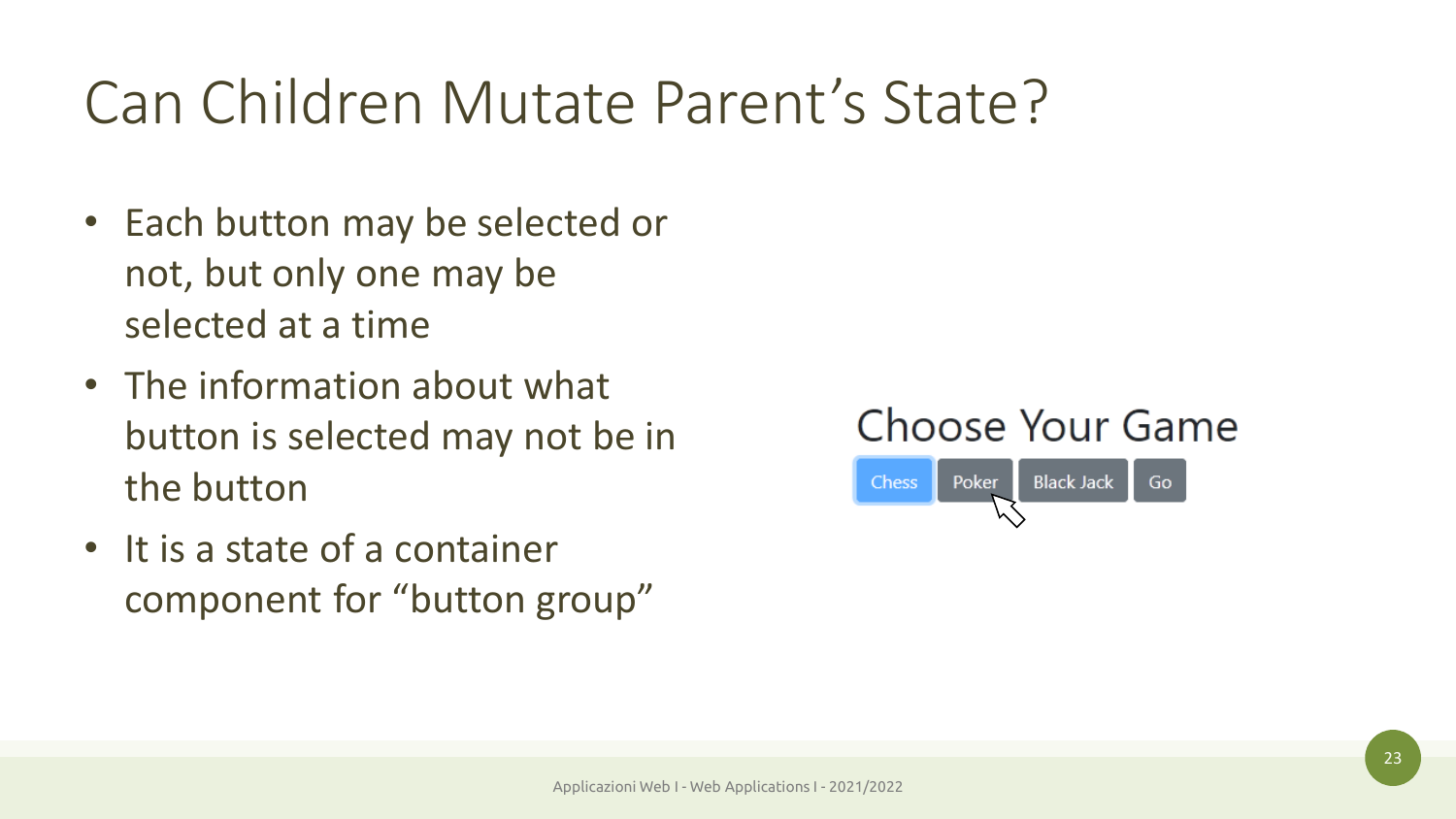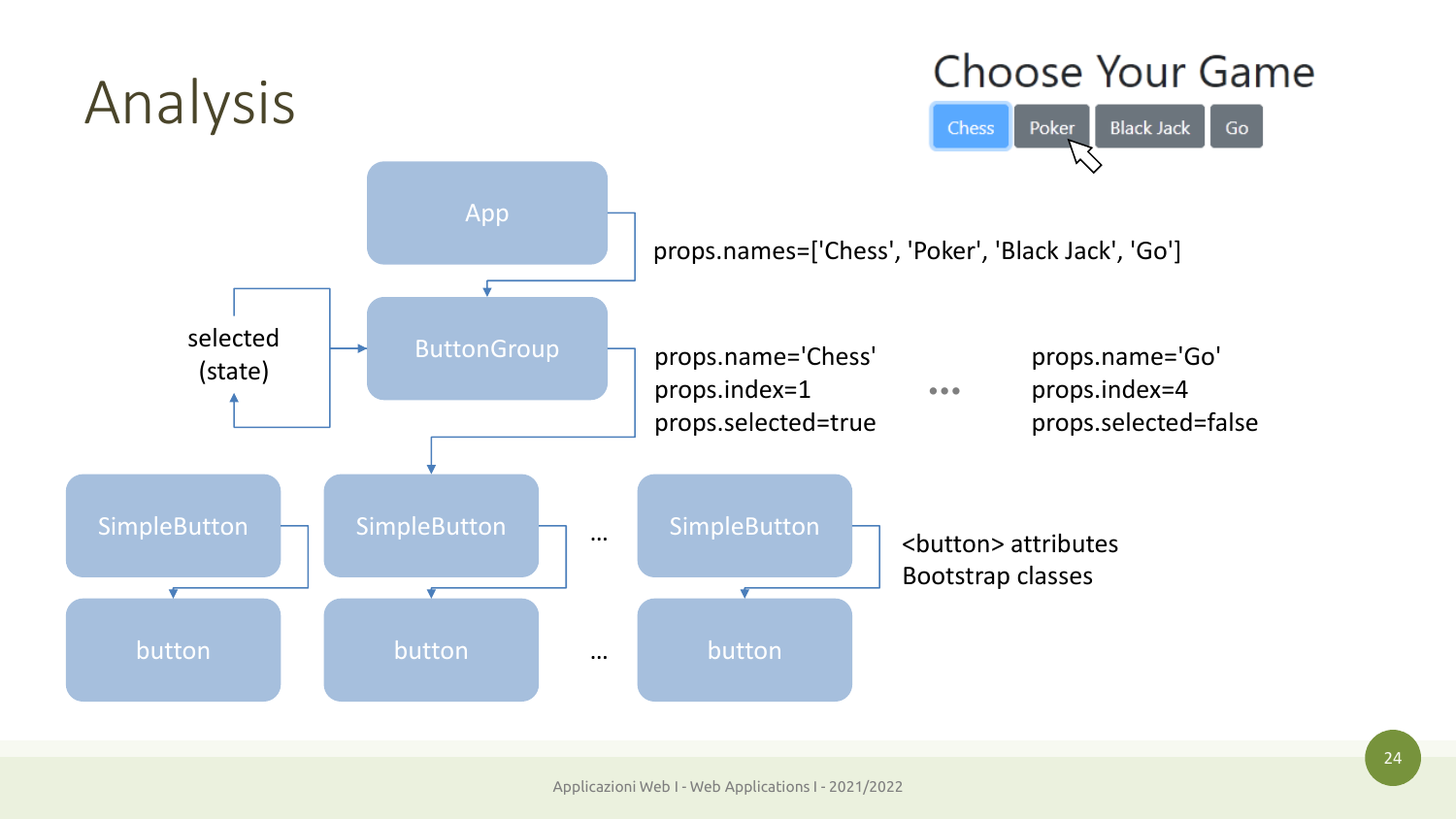### How To Change The Chosen Button?

- Handle onClick event from the button
- ButtonGroup must offer a method for changing the chosen option – will call setSelected()
- The method reference must be passed down to SimpleButton, with all other props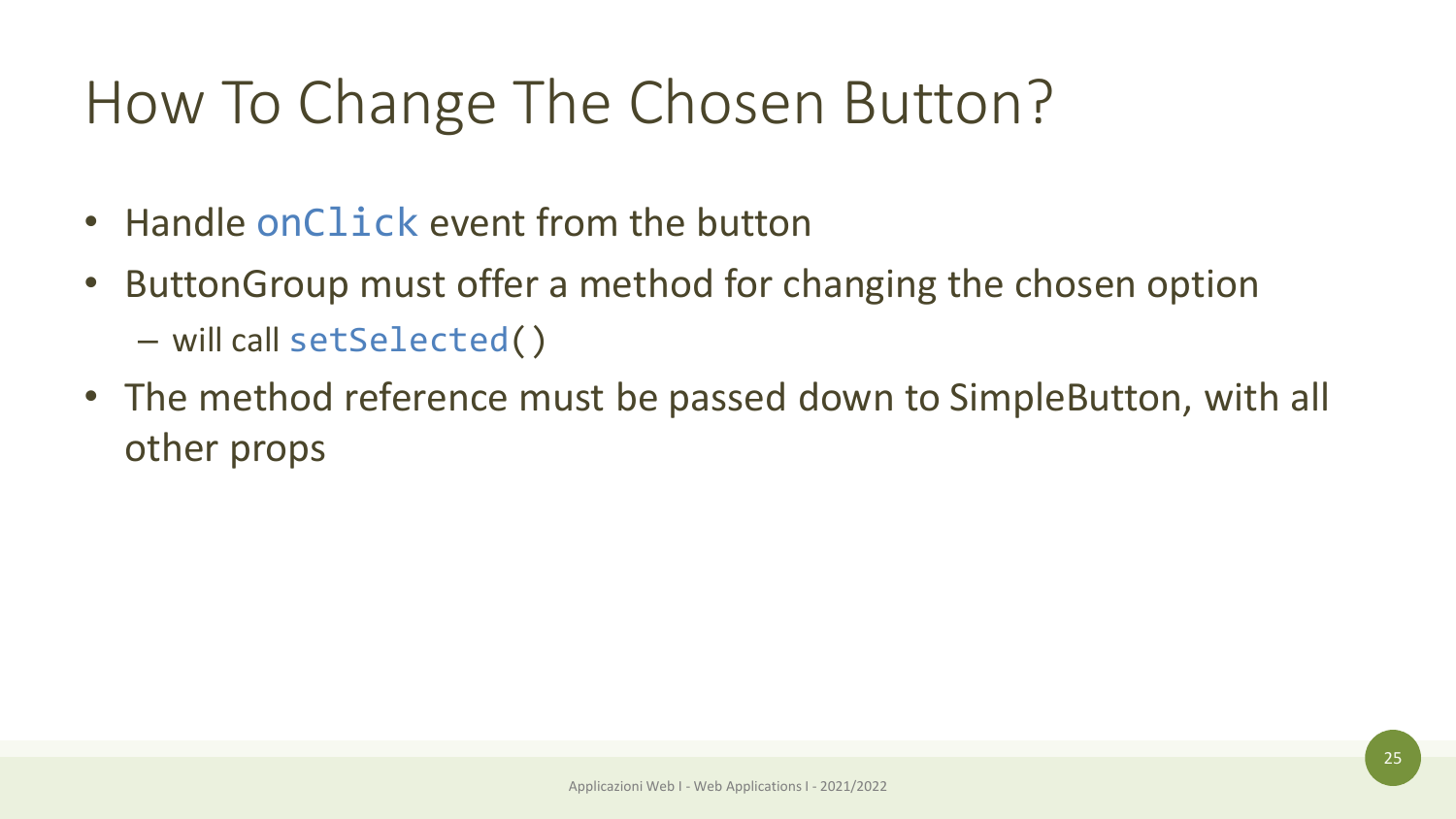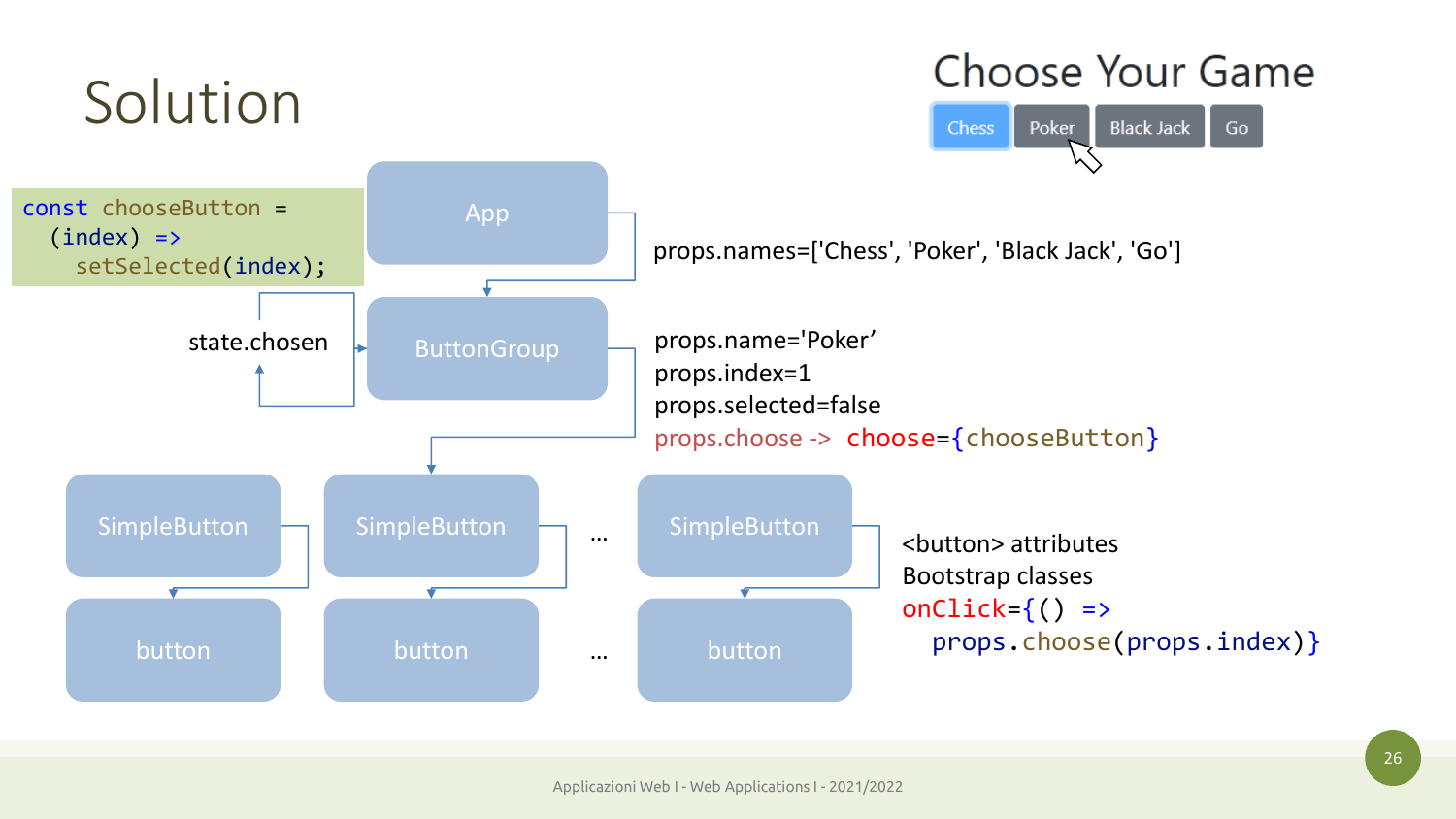#### React Design Hints

- Try to implement *stateless* components instead of *stateful* ones
	- Stateless components are more reusable
	- Stateless components are faster to execute
	- Stateless components may be declared as a pure function
- Move *state* to common ancestors ("state lifting")
- Pass *state* down to the children using *props*
- Allow children to ask for state updates, by passing down callback functions